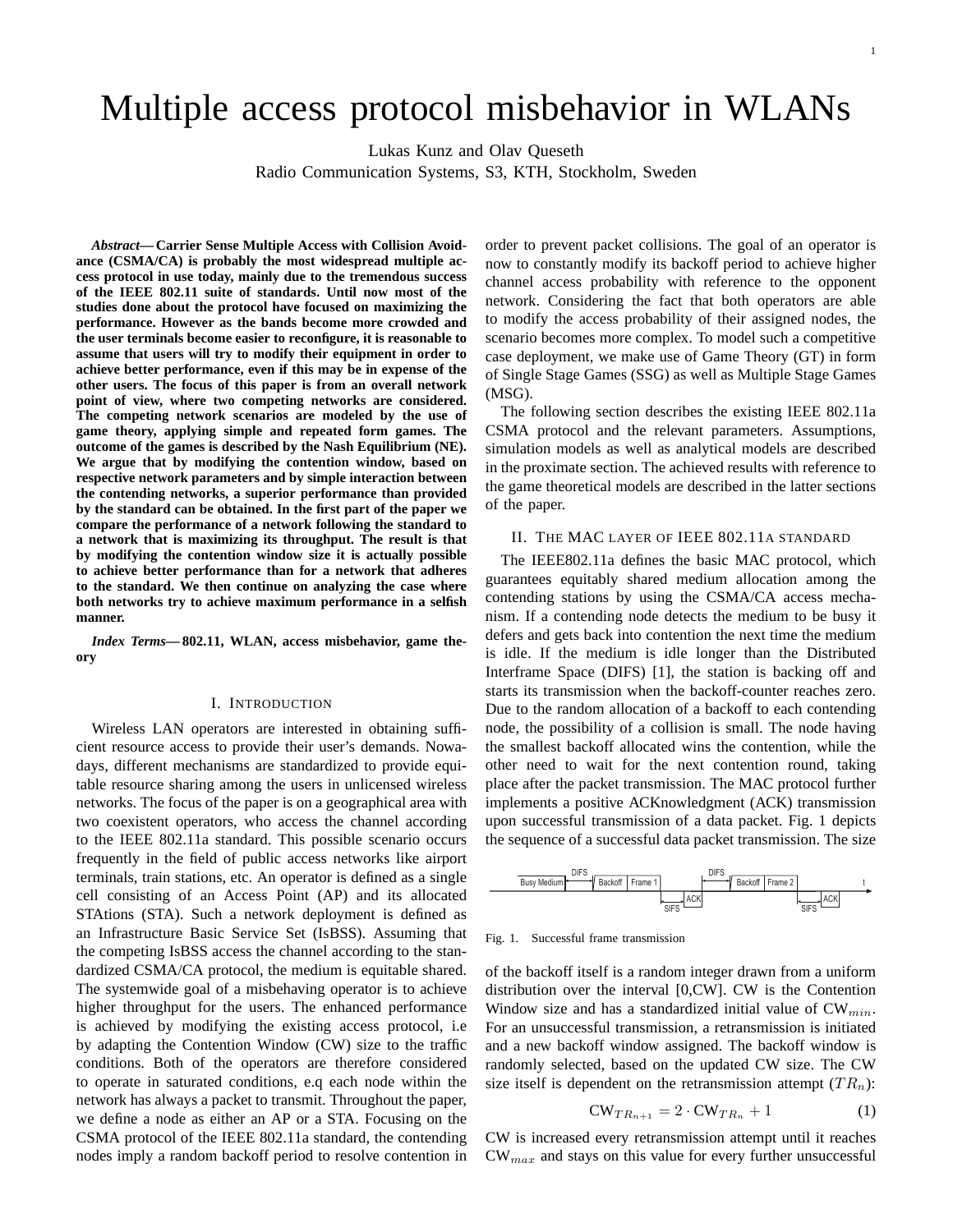retransmission. After a successful transmission the value is reset to  $CW_{min}$ . Moreover, the standard defines a retransmission limit [1]. The packet is dropped when the limit is exceeded.

# III. GAME THEORY

Game Theory provides a powerful mathematical tool to provide conflict resolutions in competitive scenarios. The models are distinguished by the mapping of the actual interaction process to the players. Considering the basic model, a game contains the following components:

- Two or more players, i.e. the contending operators
- Each player has an action set to chose a specific action from, i.e. the different CW sizes
- Each player's action dependent outcome is defined by the utility function, i.e. the resulting saturation throughput

A single interaction between players is modeled by a Single Stage Game (SSG). Considering a repeated interaction over a finite or infinite time space, Multi Stage Game (MSG) models are applied. An important aspect of multi stage games is, that a user can decide upon its behavior in each state and base its decision upon current measurements, the history of the game as well as the achieved results. By investigating infinite repeated games, we introduce a discounting factor in order to model the uncertainty of the future. Since the players act purely rational, we can assume that present payoffs are worth more than future payoffs. We define the discounting factor  $\delta \in [0, 1]$ , showing how much a payoff of 1 unit in the current stage is worth in the next stage. The total achievable throughput can be computed:

$$
S_{i,0} + \delta S_{i,1} + \delta^2 S_{i,2} + \ldots + \delta^{\infty} S_{i,\infty} = \sum_{t=0}^{\infty} \delta^t S_{i,t}
$$
 (2)

where  $\delta^t$  is the discounting factor and  $S_{i,t}$  is the saturation throughput of user  $i$  at stage  $t$ . The value of the factor basically depends on the traffic characteristics. Since we assume equal distributed traffic with identical arrival process, the discounting factor is defined to be constant throughout the game.

#### *A. Prisoner's dilemma*

In order to describe the results of the investigations, we introduce the Prisoner's Dilemma (PD) based on a basic example [2]. The PD model describes a reciprocal conflict scenario of two criminals, arrested for a crime. The criminals are kept in different cells: hence, they are not able to communicate throughout the process. If both suspects cooperate (C), they back each other and therefore receive moderate sentences. If one implicates the other, i.e. he defects (D), he receives an acquittal, while the latter is sentenced for life. A general implication of the players, results in severe punishment for both. Table I reflects the numerical interpretation of the described scenario, where player one is represented by the rows and player two by the columns. Moreover, each cell in the matrix contains two values: the left one is the row player's sentence, the right one the column player's sentence. With reference to table II, we denote the individual payoff if both players cooperate as 'R' (Reward). If both players

| cooperate          | cooperate<br>(5,5) | defect<br>(25,0) |  |  |
|--------------------|--------------------|------------------|--|--|
| defect             | (0.25)             | (15, 15)         |  |  |
| <b>TABLE I</b>     |                    |                  |  |  |
| PRISONER'S DILEMMA |                    |                  |  |  |

defect, they both earn the payoff 'P' (Punishment). If one player cooperates and the other defects, former obtains payoff 'M' (Mystified) and latter payoff 'T' (Temptation). Moreover,

| defect | cooperate | cooperate<br>R.R | defect<br>M.T |
|--------|-----------|------------------|---------------|
|--------|-----------|------------------|---------------|

PAYOFF RELATIONS WITHIN PRISONER'S DILEMMA

the PD is characterized by the following conditions:

$$
T > R > P > M \tag{3}
$$

$$
2R > T + M \tag{4}
$$

where the second condition shows that in a repeated process, both player gain higher payoff if they cooperate than if they mutually defect and then share the total payoff. If there is no communication between the players, they both choose strategy D in order to maximize the achievable minimum payoff. This results in a payoff less than obtainable by a common choice for cooperation and therefore is known as the prisoner's dilemma. Due to repetitive interaction between the players, known as the alternating continuous PD, we try to achieve a basic way of communication in order to achieve cooperation.

#### IV. SYSTEM MODEL

As previously mentioned, the investigations are focused on a coexistence of two competing operators. An operator is modeled by an AP and and a variable number of associated nodes. To investigate the consequences of access misbehavior we derived an analytical model. In order to justify the analytical model, we further implemented a simulation model, where all the MAC parameters are taken from [1].

#### *A. Analytical model*

The investigations of the analytical model are based on Bianchi's [3] saturation model of the 802.11a protocol. In this model, Bianchi focused on a scenario where all the involved nodes exhibit identical access behavior. Since in this paper the focus lies on competitive access between two or more networks, the existing model needs to be extended. To estimate the throughput of IEEE 802.11a with no misbehaving nodes, Bianchi applied a two-dimensional Markov Chain of m backoff stages, where each stage represents the time of the backoff counter of each node. A transition between the states takes place upon a successful, respectively collided transmission [3]. The access probability  $\tau$  of a node can be derived upon the stationary distribution of the chain,

$$
\tau = \frac{2(1 - 2p)}{(1 - 2p)(W + 1) + pW(1 - (2p)^m)}
$$
(5)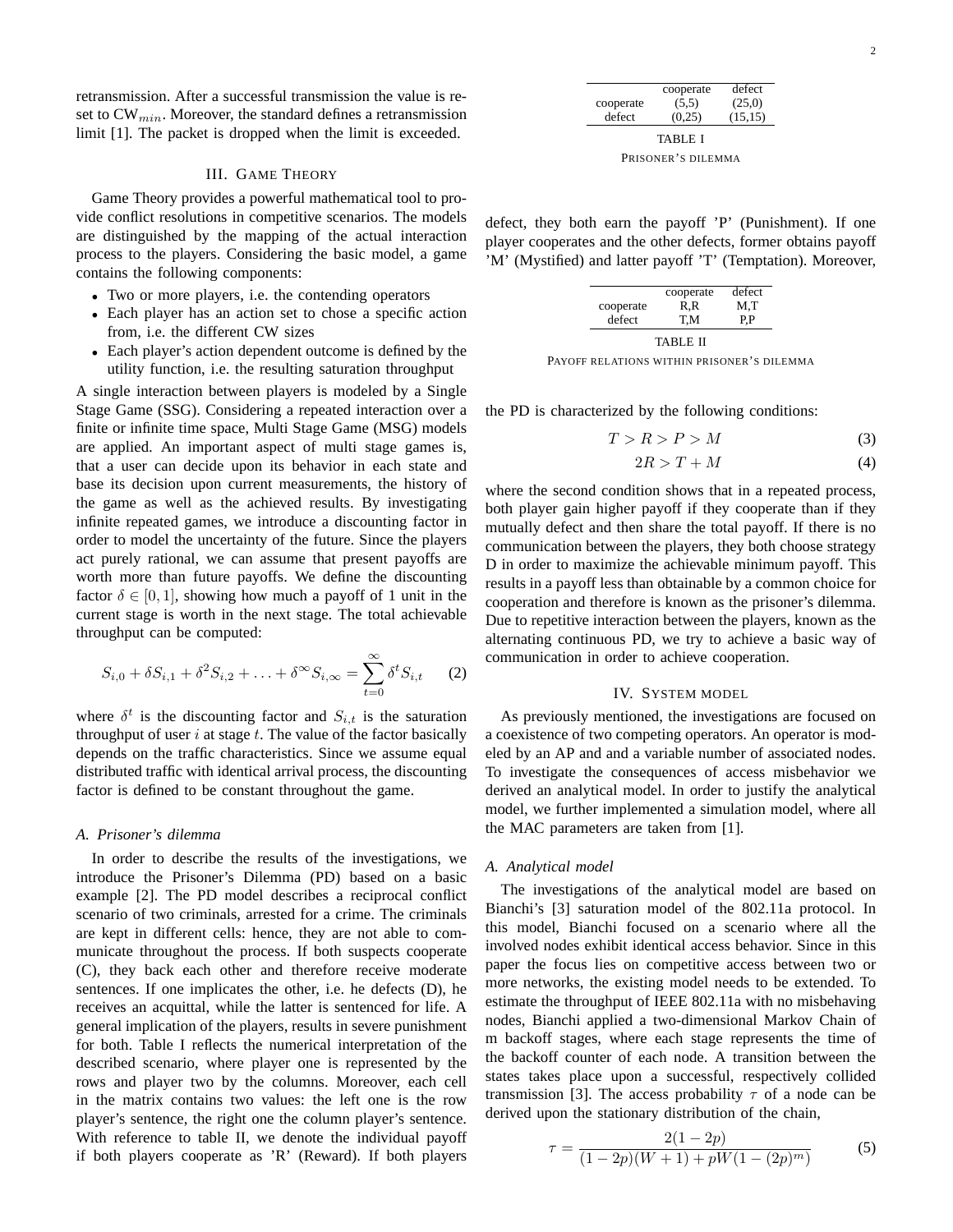where  $p$  is the conditional collision probability, W is the initial contention window size  $CW_{min}$  and m is the maximum backoff stage. For the applications referring to the standard within this paper, we set  $m$  equal to 6. If we consider misbehaving nodes using a fixed CW, regardless of their retransmission state  $(m = 0)$ , 5 can be simplified to the following expression.

$$
\tau = \frac{2}{W+1} \tag{6}
$$

The throughput calculations are based on the normalized throughput S, which is defined as the fraction of time where the channel is successfully used to transmit data. Based on the access probability of each node, we can compute the probability that there is at least one transmission in a specific time slot. Focusing on a scenario with M competitive operators, possessing  $n_k$  nodes applying different contention windows  $cw_k$  this probability is given by:

$$
P_{tr} = 1 - \prod_{k=1}^{M} (1 - \tau_k)^{n_k} \tag{7}
$$

The probability  $P_{si}$ , that a transmission initiated by network  $i$  is successful is given by the probability that exactly one node of network  $i$  is transmitting, whereas the nodes of the competing networks  $(n_k)$  remain inactive.

$$
P_{si} = n_i \tau_i (1 - \tau_i)^{(n_i - 1)} \prod_{k=1, k \neq i}^{M} (1 - \tau_k)^{n_k}
$$
 (8)

Let us now define the probability of a successful data transmission  $P_s$  regarding all the competing networks. To obtain  $P_s$ , we need to compute the probability of the union of the individual probabilities of successful data transmission  $(P_{si})$  [4, p.34]. Let us therefore define  $A_i$  as the event of a successful individual transmission of network  $i$   $(P_{si} = P[A_i])$ .

$$
P\left[\bigcup_{i=1}^{M} A_i\right] = \sum_{j=1}^{M} P\left[A_j\right] - \sum_{j < i} P\left[A_j \cap A_i\right] + \dots \tag{9}
$$

$$
+(-1)^{M+1}P\left[A_1\cap\cdots\cap A_M\right] \qquad (10)
$$

Regarding the fact, that the probability of more than one network successfully transmitting in the same time slot is equal to zero, the expression is simplified to:

$$
P\left[\bigcup_{i=1}^{M} A_i\right] = \sum_{i=1}^{M} P\left[A_i\right] \tag{11}
$$

$$
P_s = \sum_{i=1}^{M} P_{si} \tag{12}
$$

Focusing on two competing operators possessing  $n_1$  respectively  $n_2$  number of nodes, applying  $CW_1$ ,  $CW_2$  the expressions 7, 8 and 12 can be rewritten as:

$$
P_{tr} = 1 - (1 - \tau_1)^{n_1} (1 - \tau_2)^{n_2} \tag{13}
$$

$$
P_{s1} = n_1 \tau_1 (1 - \tau_1)^{(n_1 - 1)} (1 - \tau_2)^{n_2} \tag{14}
$$

$$
P_{s2} = n_2 \tau_2 (1 - \tau_2)^{(n_2 - 1)} (1 - \tau_1)^{n_1} \tag{15}
$$

$$
P_s = P_{s1} + P_{s2} \tag{16}
$$

The normalized throughput S can now be express as the ratio

$$
S = \frac{E[\text{payload information transmitted in a slot time}]}{E[\text{length of a slot time}]}
$$
(17)

The average amount of payload information within network i transmitted in a slot time is  $P_{si}L$ , since a successful transmission occurs in a slot time with probability  $P_{si}$ . Further on a fixed packet size of  $L$  is assumed within each transmission attempt. The average length of a slot time is based on the fact that with probability  $1-P_{tr}$  the slot is empty, with probability  $P<sub>s</sub>$  it contains a successful transmission, and with probability  $1 - P_s$  a collision can occur. The throughput for network i can be written as

$$
S_i = \frac{P_{si}L}{(1 - P_{tr})\sigma + P_sT_s + (1 - P_s)T_c}
$$
(18)

where,  $T_s$  is time time needed for a successful transmission,  $T_c$  the time a channel is busy due to a collision, and  $\sigma$  is the duration of an empty time slot. As previously mentioned, L represents the data packet size which is assumed to be fixed 256 bytes for each transmission.

#### *B. Simulation model*

This section describes the models, deduced from the IEEE 802.11a standard, we implemented in the simulator.

*1) Traffic model:* Both of the operators are assumed to operate in saturated conditions. Hence, each node always has a packet to transmit upon successful transmition. The investigations are therefore solely focused on the achievable saturation throughput from the systems point of view. No delay constraints are considered.

*2) User distribution:* The distribution of the nodes is considered to be uniform over the area. The user allocation is deemed to be static and unchanged throughout the investigations. Further on the size of the area was chosen that no hidden terminals occur. Hence, a collision can only appear due to identical backoff-values of the contending nodes.

*3) PHY layer:* We assume perfect channel conditions and fixed modulation level for all the transmissions. Therefore the length of a successful packet transmition remains constant for all the contending nodes. Each transmitted packet is chosen to be 256 byte. The relevant parameters for implementing the transmission sequences (Fig. 1) are taken from [1].

# V. PERFORMANCE RESULTS

The results are focused on two different approaches of the misbehaving operators. In the first approach, we analyze the superior performance an operator can gain due to the adaptive channel access in expense of its rival. The second approach investigates the scenario, where both of the operators have the ability to misbehave, i.e they both can adapt the CW size.

## *A. Standard access vs adaptive access*

Fig. 2 shows the individual saturation throughput S of both networks versus the CW size of the misbehaving network. We therefore denote the network operating according to the standard as N1 and the misbehaving network as N2. Two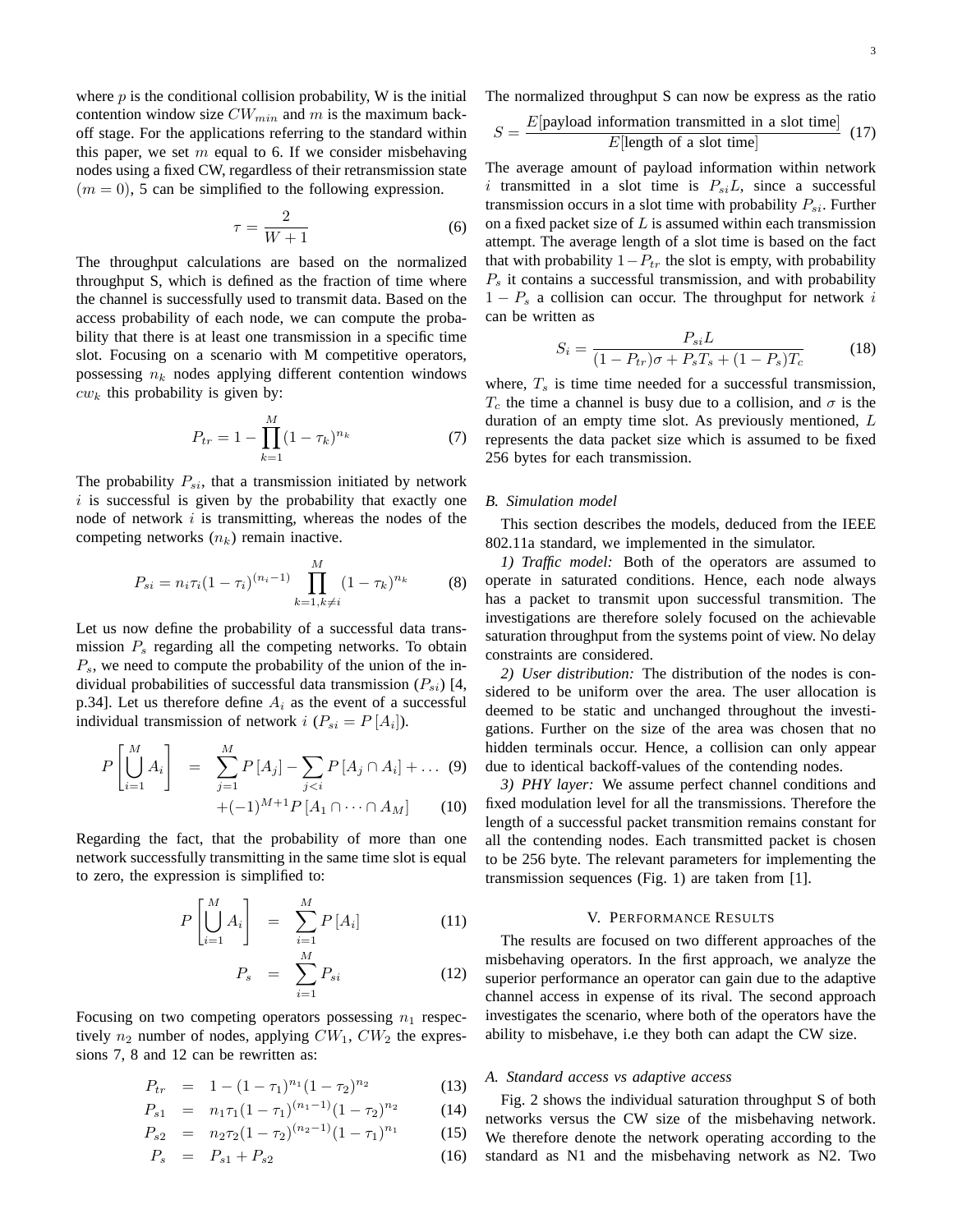different network sizes are considered (7 STAs + 1AP and 10  $STAs + 1AP$  for each network). Focusing on the characteristics of S(N2), it is straight forward that the operating point N2 is seeking for is given by the maximum of the concave curves. Moreover, the graphs clearly show that this operating point



Fig. 2. Throughput of N1 and N2

depends on the overall number of contending nodes of both networks. The numerical values of the two operating points show, that N2 gains superior performance due to the adaptive modification of the CW size. Fig. 2 further indicates that the results from the analytical model fit very accurately with the empirical results deduced from the simulation model.

#### *B. Adaptive access vs. adaptive access*

Fig. 3 depicts the saturation throughput dependent on the CW size. The solid line equals to the sum of the individual throughputs  $(S(N1) + S(N2))$ , considering that both networks apply an identical but variable CW size. The line achieves a maximum of 0.79 at a CW size of 90 (CW(N1)=CW(N2)=90). This point is defined as the maximum achievable S, where the resource is equitably shared. The saturation throughput of the individual network is represented by the dotted line. Networks act cooperatively seek to operate in this maximum which results in a superior performance, compared to the standardized CSMA/CA DCF operation. Specifically for scenarios with higher density of contenting  $STAs$  ( $> 20$ ) the effect becomes more significant.

A further interesting point is to investigate possible gain due to unilateral deviation from the operating point by one of the networks. The dashed line plots S(N1) as a function of CW(N1), whereas N2 is working at the operating point and therefore is obliged to set its CW to  $CW(N2)=90$ .  $S(N1)$ shows that by choosing  $CW(N1) < CW(N2)$ , the saturation throughput of N1 is unilaterally increasing. A maximum of  $0.567$  is reached, for a CW(N1) of 24. A further decrease of the CW size results in a decrease of S(N1) due to the increasing collision probability. Focusing on the range where  $CW(N1) > CW(N2)$  we can ascertain an increase of  $S(N2)$  in expense of S(N1). This behavior stems from the fact that we decrease the access probability of N1 by increasing CW(N1).



Fig. 3. Saturation throughput analysis

## VI. GAME THEORETICAL APPROACH

# *A. Single stage game analysis*

Considering a scenario with no feedback, i.e. the networks can only modify their contention window once, both networks act in a selfish manner and choose the contention window size maximizing their throughput. This type of interaction can be formulated as a single stage game. Due to the competitive medium access this strategy results in a throughput lower than provided by the standard. This type of network behavior stems from the uncertainty upon the rivals action and can be formulated as the prisoner's dilemma [2]. With reference to the previous section, the scenario of two networks, adaptively modifying the CW size, is modeled in a single stage game. Table III shows the resulting throughput for all possible

| $N1 \perp N2 \rightarrow$ | C             |               |  |  |
|---------------------------|---------------|---------------|--|--|
|                           | (0,396/0,396) | (0,147/0,567) |  |  |
|                           | (0,567/0,147) | (0,293/0,293) |  |  |
| TABLE III                 |               |               |  |  |
| <b>GAME SCENARIO</b>      |               |               |  |  |

combinations of actions. If both networks cooperate and access the channel applying the same CW, they gain an individual relative throughput of 0, 396. In the case where both networks implement the 802.11a protocol, a relative saturation throughput of 0, 365 could only be provided. If one of the networks acts selfishly, it obtains a throughput of 0, 567 whereas the throughput of the cooperative network decreases to 0, 147. If both network act selfishly, the individual throughput equals 0, 293. The unique Nash Equilibrium indicates, that both operators should act selfishly (S,S). However, there exists a better solution where both network cooperate (C,C). To end up in this solution, a minimum of cooperation or trust is necessary, which is not conceivable in a single stage game, though. Further on, such a solution is not very stable due to the fact that a player can gain major benefit if he misbehaves. The solution concept of the game is given as the minimax strategy [5, p.83]. Applying the minimax concept, a player chooses the strategy that maximizes it's minimal payoff. Therefore the stable point